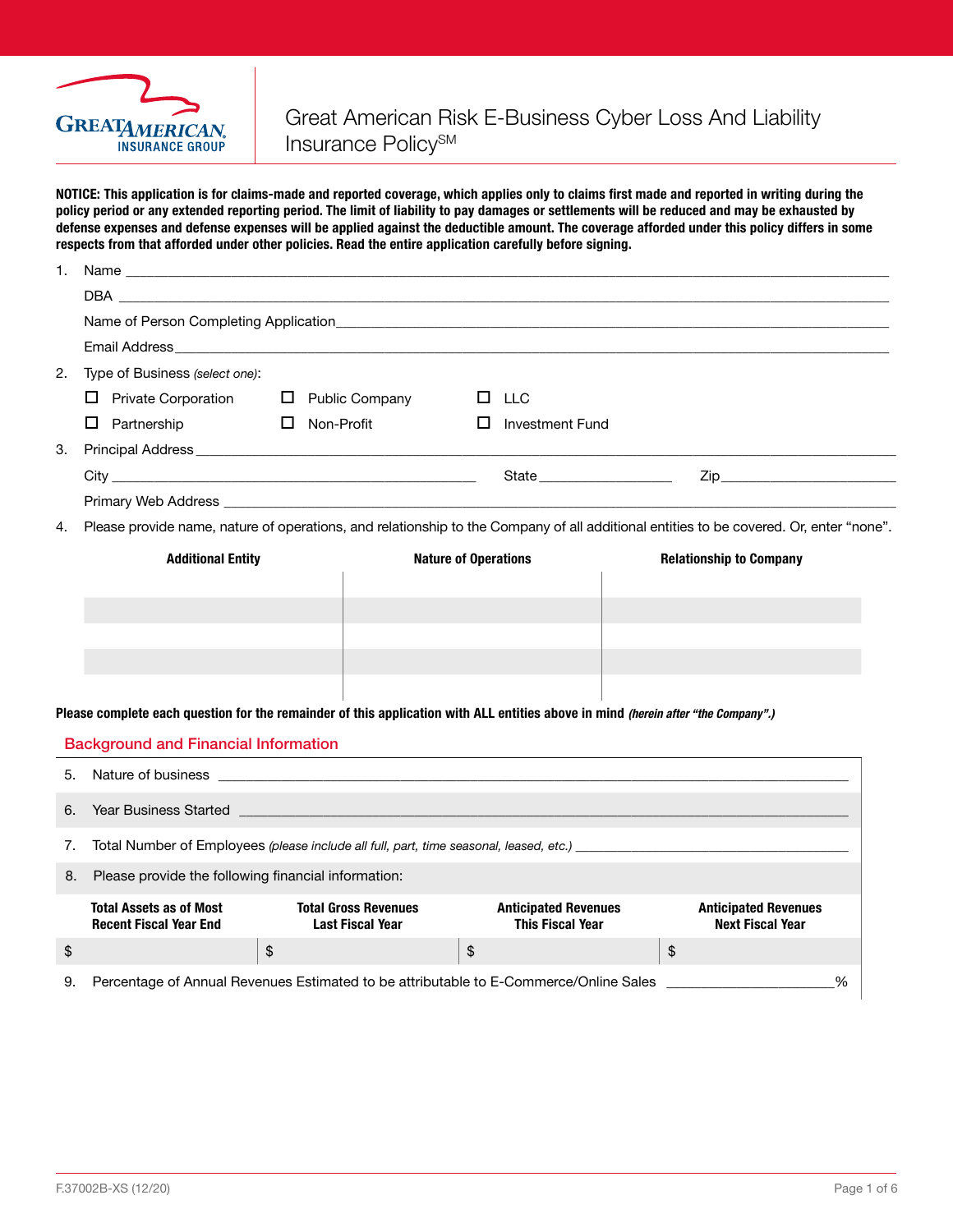| <b>Insurance Information</b>                                                                                                                                                                                                                                                                                                                                                           |                                                        |    | Yes                    | No |  |  |
|----------------------------------------------------------------------------------------------------------------------------------------------------------------------------------------------------------------------------------------------------------------------------------------------------------------------------------------------------------------------------------------|--------------------------------------------------------|----|------------------------|----|--|--|
| 10. Has the Company experienced any of the following situations within the last three years?                                                                                                                                                                                                                                                                                           |                                                        |    |                        |    |  |  |
| Privacy Incident and/or claims?                                                                                                                                                                                                                                                                                                                                                        |                                                        |    |                        |    |  |  |
| Media Incident and/or claims?                                                                                                                                                                                                                                                                                                                                                          |                                                        |    |                        |    |  |  |
| Cyber Crime Incident?                                                                                                                                                                                                                                                                                                                                                                  |                                                        |    |                        |    |  |  |
| Network Incident and/or claims?                                                                                                                                                                                                                                                                                                                                                        |                                                        |    |                        |    |  |  |
| If yes to any of the above, please provide detail in a separate attachment a description of the incident<br>including relevant dates, the number and type of records involved, the total dollar amount of<br>expenses in connection with the incident, a summary of the Company's response to the incident, and<br>subsequent changes made to prevent the likelihood of future events. |                                                        |    |                        |    |  |  |
| 11. Do you presently purchase Cyber Risk Insurance?                                                                                                                                                                                                                                                                                                                                    |                                                        |    | □                      | □  |  |  |
| If yes, please complete the following table.                                                                                                                                                                                                                                                                                                                                           |                                                        |    |                        |    |  |  |
| Limits                                                                                                                                                                                                                                                                                                                                                                                 | <b>Deductible</b>                                      |    | <b>Continuity Date</b> |    |  |  |
|                                                                                                                                                                                                                                                                                                                                                                                        |                                                        |    |                        |    |  |  |
| 12. Do you presently purchase Technology Errors and Omissions Insurance?                                                                                                                                                                                                                                                                                                               |                                                        |    | □                      | □  |  |  |
| If yes, please provide the following:                                                                                                                                                                                                                                                                                                                                                  |                                                        |    |                        |    |  |  |
| <b>Insurer</b>                                                                                                                                                                                                                                                                                                                                                                         | Limit<br><b>Deductible</b><br>Have you had any claims? |    |                        |    |  |  |
|                                                                                                                                                                                                                                                                                                                                                                                        | \$                                                     | \$ | □                      | □  |  |  |
| 13. Are you aware of any fact, circumstance, or situation involving the Company that you have reason to<br>believe will cause a Privacy Incident, Network Security Incident, Media Incident, Cyber Crime Incident,<br>□<br>п<br>or Claim? (NOTE: Current Great American policyholders need not respond to this question)                                                               |                                                        |    |                        |    |  |  |
| It is understood and agreed that if you responded yes to the question above, there is no coverage for any<br>Privacy Incident, Network Security Incident, Media Incident, Cyber Crime Incident, or Claim based<br>upon, arising out of, or in any way involving any such fact or circumstance.                                                                                         |                                                        |    |                        |    |  |  |
|                                                                                                                                                                                                                                                                                                                                                                                        |                                                        |    |                        |    |  |  |
| <b>Social Engineering</b>                                                                                                                                                                                                                                                                                                                                                              |                                                        |    |                        |    |  |  |
| 14. Indicate which of the following controls you have implemented with respect to electronic funds transfers:                                                                                                                                                                                                                                                                          |                                                        |    |                        |    |  |  |
| Callback procedures to verify funds transfer requests or changes to banking information<br>ш                                                                                                                                                                                                                                                                                           |                                                        |    |                        |    |  |  |
| ப<br>Dual authorization for funds transfers greater than \$2,500                                                                                                                                                                                                                                                                                                                       |                                                        |    |                        |    |  |  |
| □<br>Other (please describe)                                                                                                                                                                                                                                                                                                                                                           |                                                        |    |                        |    |  |  |

## Personal Device Usage

15. What percent of your employees handle Company business from their personal devices *(select one)*?

 $\Box$  We prohibit it  $\Box$  I don't know  $\Box$  Less than 25%

 $\Box$  25 – 75%  $\Box$  More than 75%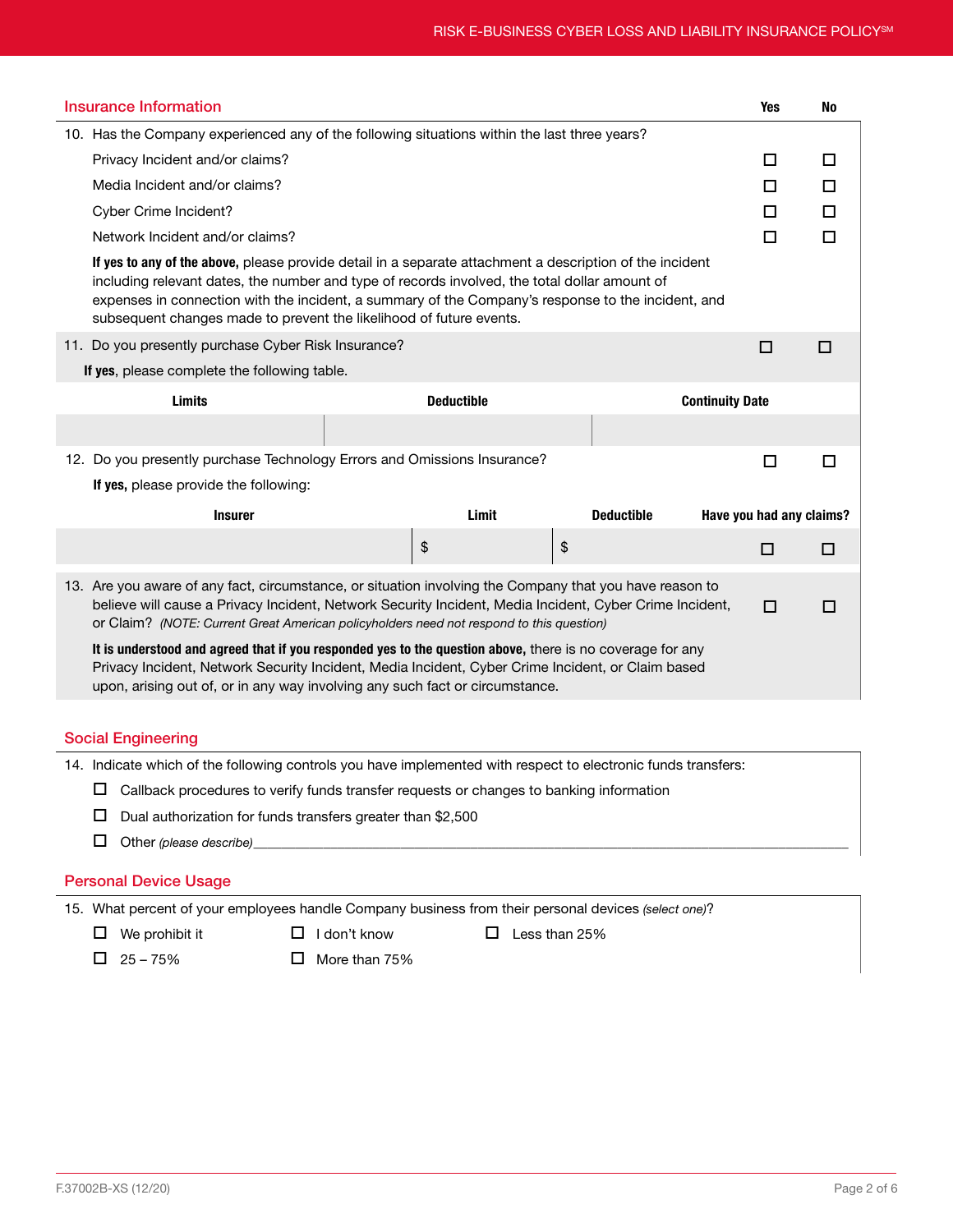| <b>Personally Identifiable Information (PII) Security</b>                                      |                                                                                                                                                                                          |        |             |  |  |  |
|------------------------------------------------------------------------------------------------|------------------------------------------------------------------------------------------------------------------------------------------------------------------------------------------|--------|-------------|--|--|--|
| 16. a.                                                                                         | Please estimate the annual volume of each type of information you process or store, taking into<br>account both electronic and paper files as well as employee and customer information: |        |             |  |  |  |
|                                                                                                | SSN, individual taxpayer ID, driver's license, passport or federal ID numbers _____________<br>ப                                                                                         |        |             |  |  |  |
|                                                                                                | □                                                                                                                                                                                        |        |             |  |  |  |
|                                                                                                | ப                                                                                                                                                                                        |        |             |  |  |  |
|                                                                                                | ⊔                                                                                                                                                                                        |        |             |  |  |  |
| b.                                                                                             | Yes                                                                                                                                                                                      |        |             |  |  |  |
| c.                                                                                             | No<br>П<br>Do you have a record retention/destruction policy in place?                                                                                                                   |        |             |  |  |  |
| d.                                                                                             | Which controls are in place to protect PII in the Company's care, custody and control?                                                                                                   |        |             |  |  |  |
|                                                                                                | ப<br>Physical controls on access to computer systems and sensitive documents.                                                                                                            |        |             |  |  |  |
|                                                                                                | Network segmentation of sensitive data<br>⊔                                                                                                                                              |        |             |  |  |  |
|                                                                                                | Encryption policies<br>⊔                                                                                                                                                                 |        |             |  |  |  |
|                                                                                                | □<br>Privilege management                                                                                                                                                                |        |             |  |  |  |
|                                                                                                | □<br>Annual employee security awareness training                                                                                                                                         |        |             |  |  |  |
|                                                                                                | <b>End Point Security</b>                                                                                                                                                                |        |             |  |  |  |
|                                                                                                | 17. Please indicate below the endpoint (PC's, laptops, Smartphones, tablets, etc.) security controls your Company is using:                                                              |        |             |  |  |  |
| ப                                                                                              | Password/passcode protected                                                                                                                                                              |        |             |  |  |  |
| ப                                                                                              | Encryption                                                                                                                                                                               |        |             |  |  |  |
| П                                                                                              | Firewalls enabled/turned on                                                                                                                                                              |        |             |  |  |  |
| ப                                                                                              | Traditional antivirus products on all endpoints                                                                                                                                          |        |             |  |  |  |
| ப                                                                                              | Next generation antivirus on all endpoints                                                                                                                                               |        |             |  |  |  |
|                                                                                                | 18. Who is primarily responsible for patching end points?                                                                                                                                |        |             |  |  |  |
| ப                                                                                              | A managed services provider<br>$\Box$ The Company's IT department<br>The user/employee<br>⊔                                                                                              |        |             |  |  |  |
|                                                                                                | <b>Email Security</b><br>I Don't Know                                                                                                                                                    | Yes    | No          |  |  |  |
|                                                                                                | 19. Do you use Sender Policy Framework (SPF)?<br>□                                                                                                                                       | □      | $\Box$      |  |  |  |
|                                                                                                | 20. How often is phishing training conducted to all staff:                                                                                                                               |        |             |  |  |  |
|                                                                                                | $\Box$ Never<br>$\Box$ I don't know<br>$\Box$ Semiannually<br>Annually<br>ш                                                                                                              |        |             |  |  |  |
|                                                                                                | 21. Do you use an email filtering tool to detect and/or block SPAM, malicious links, and attachments?                                                                                    |        |             |  |  |  |
|                                                                                                | □<br>22. Do you require multifactor authentication (MFA) to access email?<br>□                                                                                                           | □<br>□ | $\Box$<br>□ |  |  |  |
|                                                                                                |                                                                                                                                                                                          |        |             |  |  |  |
|                                                                                                | <b>Network Security</b>                                                                                                                                                                  | Yes    | No          |  |  |  |
|                                                                                                | 23. Is your network WiFi enabled?                                                                                                                                                        | □      | $\Box$      |  |  |  |
|                                                                                                | If yes, please indicate level of WPA protocol: $\square$ WPA<br>ப<br>WPA2<br>WPA3<br>□<br>I don't know<br>ப                                                                              |        |             |  |  |  |
| 24. Who monitors the Company's networks for intrusions or other unusual activity (select one)? |                                                                                                                                                                                          |        |             |  |  |  |
|                                                                                                | Nobody/we do not monitor<br>ப                                                                                                                                                            |        |             |  |  |  |
| Somebody in the Company's IT department<br>ப                                                   |                                                                                                                                                                                          |        |             |  |  |  |
| A third party/managed security provider<br>ப                                                   |                                                                                                                                                                                          |        |             |  |  |  |
| Somebody in the Company's IT department AND a third party/managed security provider<br>ப       |                                                                                                                                                                                          |        |             |  |  |  |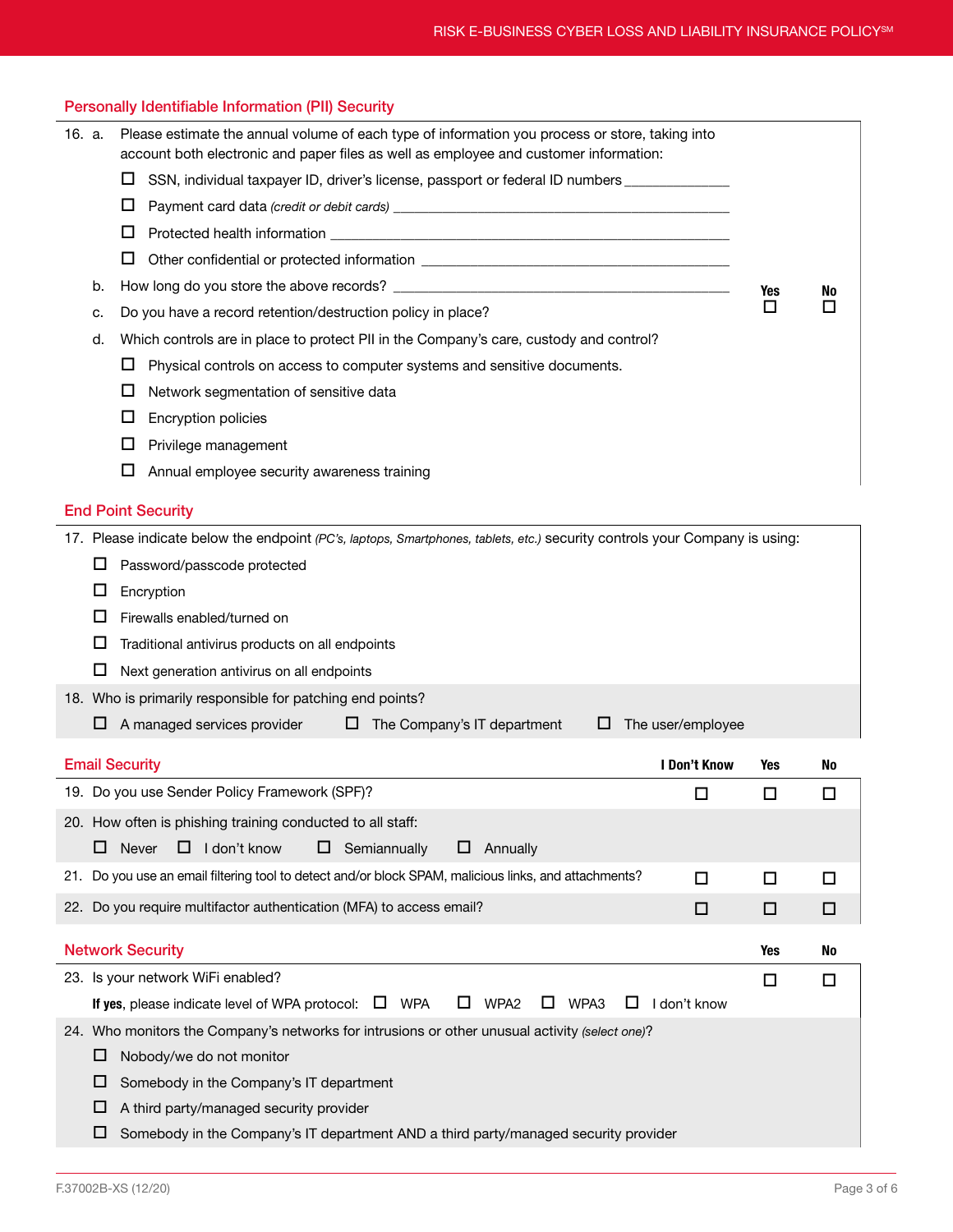| <b>Network Security Continued</b>                                                                                                                                                             | I Don't Know      | <b>Yes</b>      | No             |  |  |  |
|-----------------------------------------------------------------------------------------------------------------------------------------------------------------------------------------------|-------------------|-----------------|----------------|--|--|--|
| 25. Are your firewalls configured according to the principles of least privileges?                                                                                                            |                   | □               | □              |  |  |  |
| 26. Do you regularly review firewall rules and alerts?                                                                                                                                        | □                 | □               | □              |  |  |  |
| 27. Is multi-factor authentication required to remotely connect to the network?                                                                                                               | □                 | □               | ◻              |  |  |  |
| 28. When did the Company last have a comprehensive (i.e. inclusive of vulnerability scanning and penetration testing)<br>network security assessment conducted by a third party (select one)? |                   |                 |                |  |  |  |
| Last 6 months<br>Last 18 months<br>Last 36 months<br>ப<br>ப<br>ப<br>ப                                                                                                                         | <b>Never</b>      |                 |                |  |  |  |
| 29. Does the Company maintain a formal program for evaluating the security posture of its vendors?                                                                                            |                   | □               | $\Box$         |  |  |  |
| <b>Back-Up Security</b>                                                                                                                                                                       |                   | Yes             | No             |  |  |  |
| 30. Do you back up all mission critical systems and data?                                                                                                                                     |                   | □               | $\Box$         |  |  |  |
| If yes, please provide the following:                                                                                                                                                         |                   |                 |                |  |  |  |
| How Frequently do you back up? $\Box$ Daily/nightly $\Box$ Weekly $\Box$ Less frequently then weekly                                                                                          |                   |                 |                |  |  |  |
| Which of the following back-up solutions do you employ?                                                                                                                                       |                   |                 |                |  |  |  |
| □<br>Network drives $\Box$<br>Tapes/disks $\Box$ Off-site $\Box$ Cloud<br>ப<br>Local                                                                                                          |                   |                 |                |  |  |  |
| Which of the above are encrypted?                                                                                                                                                             |                   |                 |                |  |  |  |
| □<br>Network drives $\Box$ Tapes/disks $\Box$ Off-site $\Box$<br>Local<br>Cloud<br>ப                                                                                                          |                   |                 |                |  |  |  |
| How quickly can you restore from back-ups? $\Box$ Same day<br>24-48 hours<br>ш<br>⊔                                                                                                           | Longer            |                 |                |  |  |  |
| How frequently do you test your ability to restore from back ups?                                                                                                                             |                   |                 |                |  |  |  |
| Never<br>ப<br>Ц<br>Quarterly<br>Semi-annually $\Box$ Annually<br>$\Box$                                                                                                                       |                   |                 |                |  |  |  |
| <b>Web Hosting</b>                                                                                                                                                                            |                   | <b>Yes</b>      | No             |  |  |  |
|                                                                                                                                                                                               |                   |                 |                |  |  |  |
| 31. Do you outsource your web hosting?                                                                                                                                                        |                   | □               | □              |  |  |  |
| Compliance                                                                                                                                                                                    |                   |                 |                |  |  |  |
| 32. Are you compliant with the Payment Card Industry Data Security Standard (PCI-DSS) (select one)?                                                                                           |                   |                 |                |  |  |  |
| □<br>Yes<br>No                                                                                                                                                                                |                   |                 |                |  |  |  |
| $\Box$ I don't know<br>$\Box$ We do not process ANY payment card transactions                                                                                                                 |                   |                 |                |  |  |  |
| 33. Does the Company maintain documented compliance programs for applicable laws/<br>rules/regulations such as HIPAA, GLBA, GDPR, etc?                                                        | I Don't Know<br>□ | <b>Yes</b><br>□ | <b>No</b><br>□ |  |  |  |
| <b>Media Content</b>                                                                                                                                                                          |                   |                 |                |  |  |  |
| 34. The Company's attempts to mitigate its exposure to media liability by using the following controls (select all that apply):                                                               |                   |                 |                |  |  |  |
| Obtaining all necessary rights to use third party content<br>ப                                                                                                                                |                   |                 |                |  |  |  |

 $\square$  Social media policy

 $\square$  Take-down procedures

 $\square$  Legal review of all materials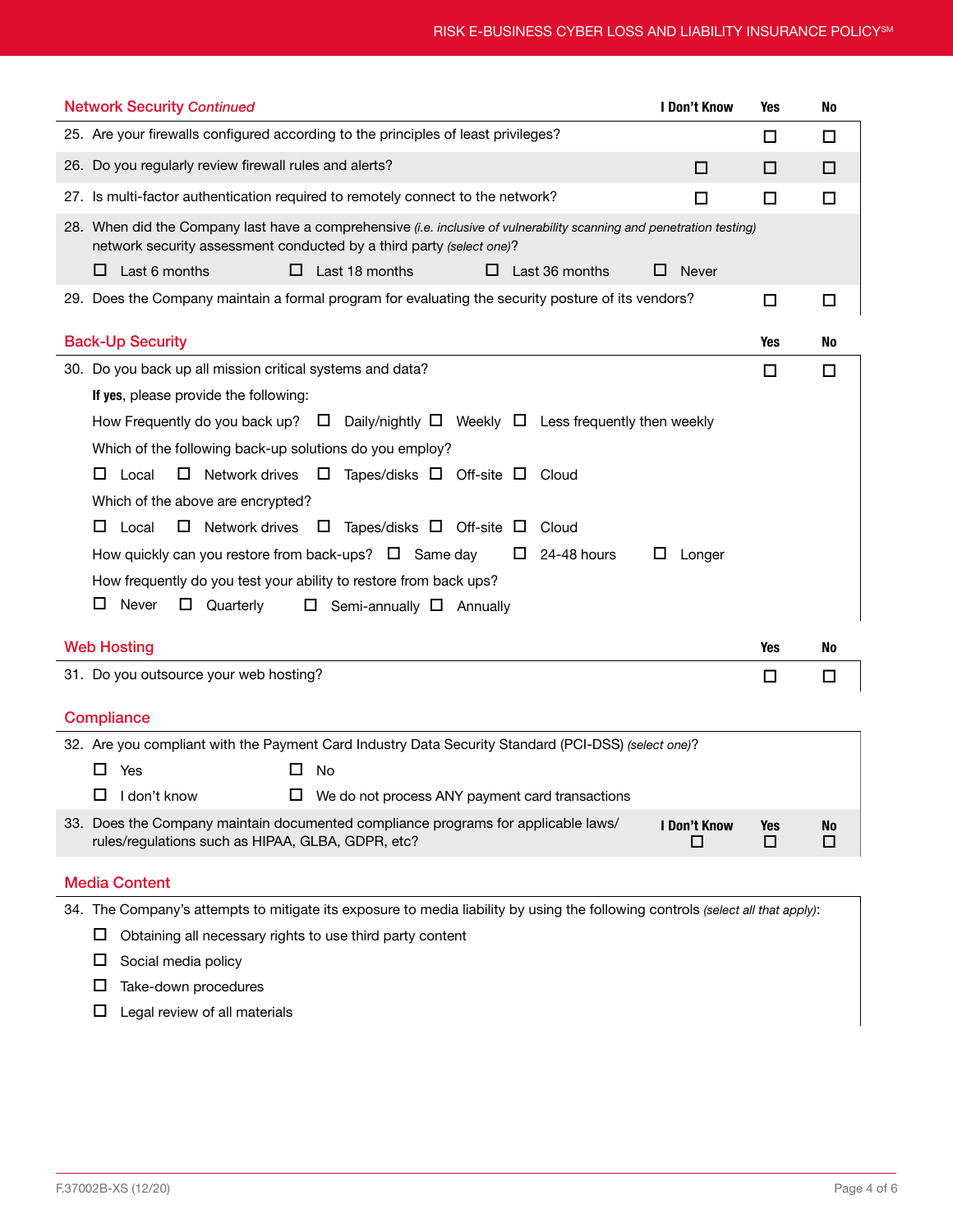## Fraud Warnings

Alabama, Arkansas, District of Columbia, Louisiana, Maryland, New Mexico, Rhode Island, West Virginia: Any person who knowingly *(or willfully)\** presents a false or fraudulent claim for payment of a loss or benefit or knowingly *(or willfully)\** presents false information in an application for insurance is guilty of a crime and may be subject to fines and confinement in prison. *\*Applies in MD Only.*

Colorado: It is unlawful to knowingly provide false, incomplete, or misleading facts or information to an insurance company for the purpose of defrauding or attempting to defraud the company. Penalties may include imprisonment, fines, denial of insurance and civil damages. Any insurance company or agent of an insurance company who knowingly provides false, incomplete, or misleading facts or information to a policyholder or claimant for the purpose of defrauding or attempting to defraud the policyholder or claimant with regard to a settlement or award payable from insurance proceeds shall be reported to the Colorado Division of Insurance within the Department of Regulatory Agencies.

Florida and Oklahoma: Any person who knowingly and with intent to injure, defraud, or deceive any insurer files a statement of claim or an application containing any false, incomplete, or misleading information is guilty of a felony *(of the third degree)\**. *\*Applies in FL Only.*

Kansas: Any person who, knowingly and with intent to defraud, presents, causes to be presented or prepares with knowledge or belief that it will be presented to or by an insurer, purported insurer, broker or any agent thereof, any written, electronic, electronic impulse, facsimile, magnetic, oral, or telephonic communication or statement as part of, or in support of, an application for the issuance of, or the rating of an insurance policy for personal or commercial insurance, or a claim for payment or other benefit pursuant to an insurance policy for commercial or personal insurance which such person knows to contain materially false information concerning any fact material thereto; or conceals, for the purpose of misleading, information concerning any fact material thereto commits fraud.

Kentucky, New York, Ohio, Pennsylvania: Any person who knowingly and with intent to defraud any insurance company or other person files an application for insurance or statement of claim containing any materially false information or conceals for the purpose of misleading, information concerning any fact material thereto commits a fraudulent insurance act, which is a crime and subjects such person to criminal and civil penalties *(not to exceed five thousand dollars and the stated value of the claim for each such violation)\**. *\*Applies in NY Only.*

Maine, Tennessee, Virginia, Washington: It is a crime to knowingly provide false, incomplete or misleading information to an insurance company for the purpose of defrauding the company. Penalties *(may)\** include imprisonment, fines and denial of insurance benefits. \**Applies in ME Only.*

New Jersey: Any person who includes any false or misleading information on an application for an insurance policy is subject to criminal and civil penalties.

**Oregon:** Any person who knowingly and with intent to defraud or solicit another to defraud the insurer by submitting an application containing a false statement as to any material fact may be violating state law.

Puerto Rico: Any person who knowingly and with the intention of defrauding presents false information in an insurance application, or presents, helps, or causes the presentation of a fraudulent claim for the payment of a loss or any other benefit, or presents more than one claim for the same damage or loss, shall incur a felony and, upon conviction, shall be sanctioned for each violation by a fine of not less than five thousand dollars (\$5,000) and not more than ten thousand dollars (\$10,000), or a fixed term of imprisonment for three (3) years, or both penalties. Should aggravating circumstances [be] present, the penalty thus established may be increased to a maximum of five (5) years, if extenuating circumstances are present, it may be reduced to a minimum of two (2) years.